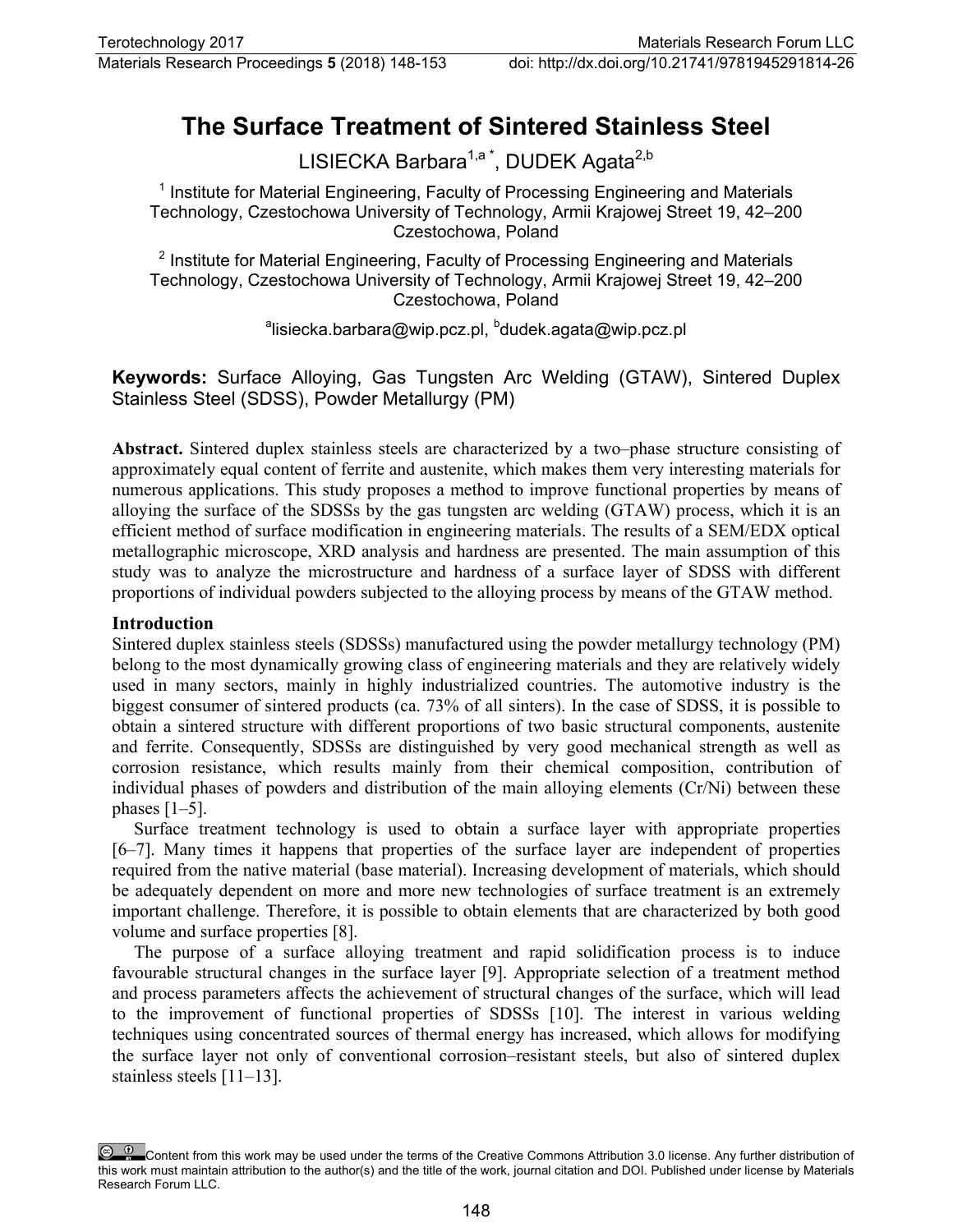Laser technologies are the most widespread method used in surface alloying treatments. They are characterized by high precision, ease in automation, but for economic reasons (e.g. high cost of equipment), they belong to expensive processes. Furthermore, it is also imperative to maintain additional EU–OSHA (European Agency for Safety and Health at Work) requirements due to the presence of a characteristic laser radiation. The use of a gas tungsten arc welding (GTAW) is a promising proposal for hardening the surface layer of SDSSs, which they are showing porosity. The ability to modify the surface in terms of hardness and coefficient of friction is a valuable advantage which encourages to use this method. Low costs of equipment and ease of use are significant advantages of using the gas tungsten arc welding (GTAW) method [14–15].

The gas tungsten arc welding (GTAW) method consists in melting and joining the surface of a welded metal by heating it with an electric arc. The electric arc is established between two poles of the current: a non–consumable tungsten electrode (cathode) and a melted metal (anode). The shielding gas (argon) protects a non–consumable electrode and a weld pool and it affects arc voltage and the shape of a weld. Moreover, the current type and intensity, arc voltage and surface scanning rate significantly affect the final properties of the modified surface layer [16–17].

#### **Materials and Methods**

The specimens of sintered steels were made of water–atomized powders of 316 L steel and ferritic 409 L steel manufactured by Höganäs (Sweden). The chemical composition of steel powders was presented in Table 1. Both powders selected nominal particle size of 150 um.

| Powder grade | Cr    | Ni          | Mo.  | Si. | Mn |                                                      |       |                |
|--------------|-------|-------------|------|-----|----|------------------------------------------------------|-------|----------------|
| 316 L        |       | 16.80 12.00 |      |     |    | $2.00 \quad 0.90 \quad 0.10 \quad 0.022 \quad 0.005$ |       | <b>Balance</b> |
| 409 I        | 11.86 | $(1)$ 14    | 0.02 |     |    | $0.82$ 0.14 0.020                                    | 0.010 | <b>Balance</b> |

*Table 1. Chemical composition of steel powders (% wt.)*

Powders mixed at different proportions of ferritic and austenitic steel powders were used in the investigations to give three different series of samples (see Table 2). The powders were compacted uniaxially with the addition of 1% Acrawax C lubricant at 720 MPa. The molded pieces were sintered at the temperature of 1250°C for 30 minutes and then cooled down with a cooling rate of  $0.5^{\circ}$ C/s. The whole process was carried out in a reducing atmosphere using hydrogen in order to significantly limit oxidation of the batch and protect the chromium content from reduction.

| Powder grade | Series number |     |     |  |  |
|--------------|---------------|-----|-----|--|--|
|              |               |     |     |  |  |
| 316 L        | 100%          | 80% | 20% |  |  |
| 409.         | 0/2           | 20% | 80% |  |  |

*Table 2. Percentage contribution of individual powders*

The surface layers alloying treatment of the SDSS coating was performed by means of the GTAW technology (gas tungsten arc welding). The electric arc established between a non–consumable electrode of tungsten and work–pieces to be joined was the source of the heat. The alloying treatment of the sintered steel was carried out with a constant surface scanning rate of 340 mm/min and changing welding current intensity, with its values ranging from 30 to 60 A. Argon was the shielding gas, with the flow set at  $\sim$  14 l/min.

The analysis of the microstructure was performed using an Olympus GX41 optical microscope and a Jeol JSM–6610LV scanning microscope. The macroscopic evaluation of sintered duplex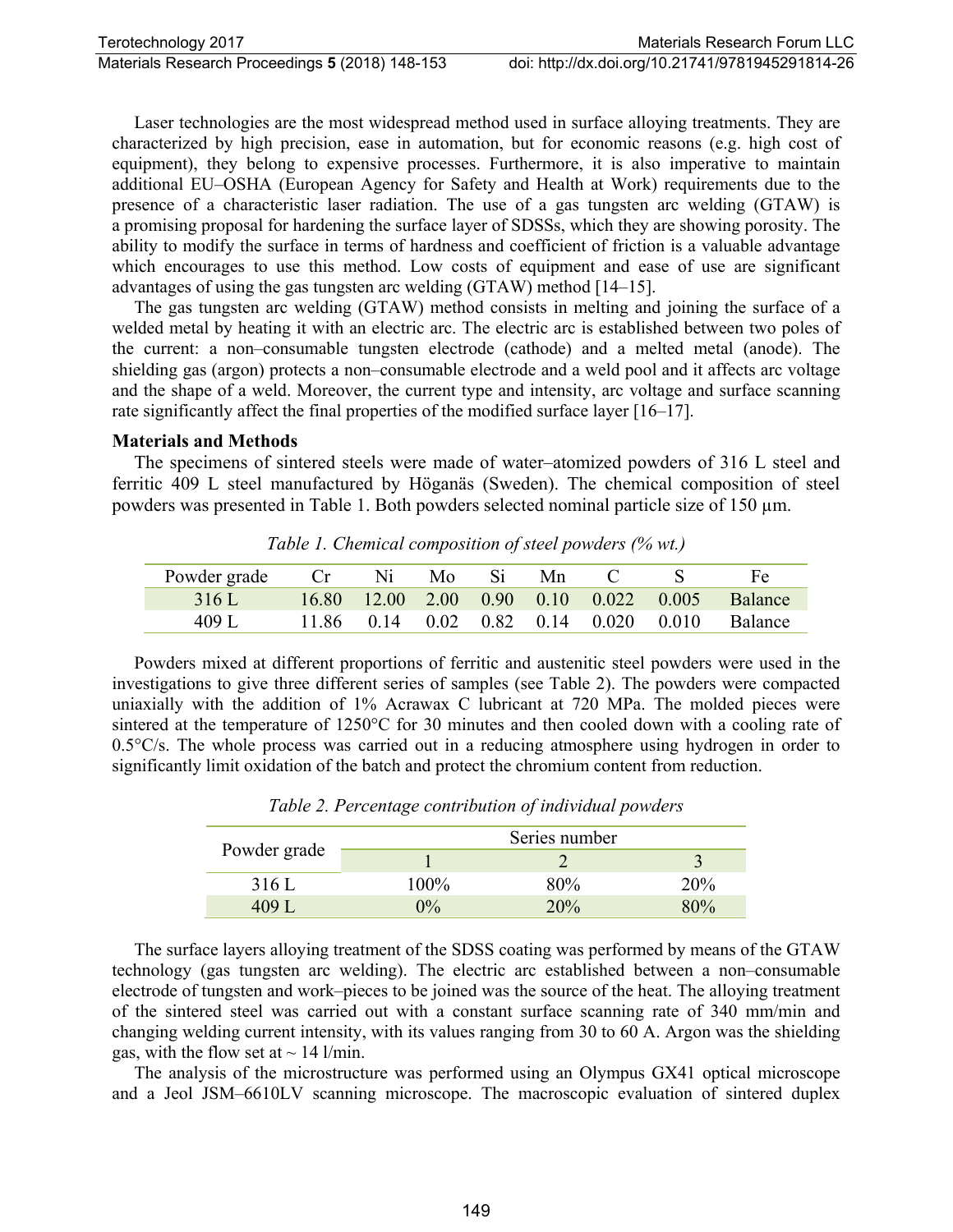stainless steels after alloying process was carried out using an Olympus SZ61 stereo microscope. The Vickers methodology (with the load of 980.7 mN) was employed to measure the microhardness of SDSS obtained by Shimadzu HMV–G Series.

The identification of phase composition of the alloyed surface of SDSS was carried out using an X–ray diffractometer (Seifert 3003 T–T) with a cobalt lamp with a characteristic radiation wavelength of  $\lambda_{coka} = 0.17902$  nm. Other parameters were the following: supply voltage:  $U_r = 30 \div 40$ kV, current intensity I<sub>r</sub> = 30÷40 mA, angle range:  $2\theta = 10\div 120^{\circ}$ , measurement step: 0.1°, pulse integration time  $t_r = 10$  s.

### **Results and Discussion**

Macroscopic examinations were used to evaluate how the alloying process affects the surface quality of sintered duplex stainless steel. The morphology of the surface after the alloying process for each SDSS with changing welding current intensity obtained by the GTAW method are presented in Figure 2.



*Fig. 2. Morphology of the surface of SDSS after alloying 50 A: a) 100% 316 L; b) 80% 316 L + 20% 409 L; c) 20% 409 L + 80% 316 L*

The microstructures obtained for SDSS after the surface alloying treatment were observed using metallographic sections etched with aqua regia. Figure 3 illustrates the microstructure of the surface after alloying at 30 A obtained for 100% 316 L steel by the Olympus GX41 optical microscope. Microstructural examinations revealed a homogeneous cellular–dendritic structure in the surface layers after the alloying treatment. The occurrence of columnar crystals oriented according to the direction of heat transfer was caused by the fast heat transfer and high gradient of temperature. The transient zone obtained by the contact of the alloyed layer with base material was the location of nucleation and growth of primary structure crystals.



*Fig. 3. Microstructure of the entire alloyed zone of 100% 316 L after alloying 30 A*

Figure 4 are presents the microstructure of the surface after the alloying process for SDSS obtained by the Jeol JSM–6610LV scanning microscope.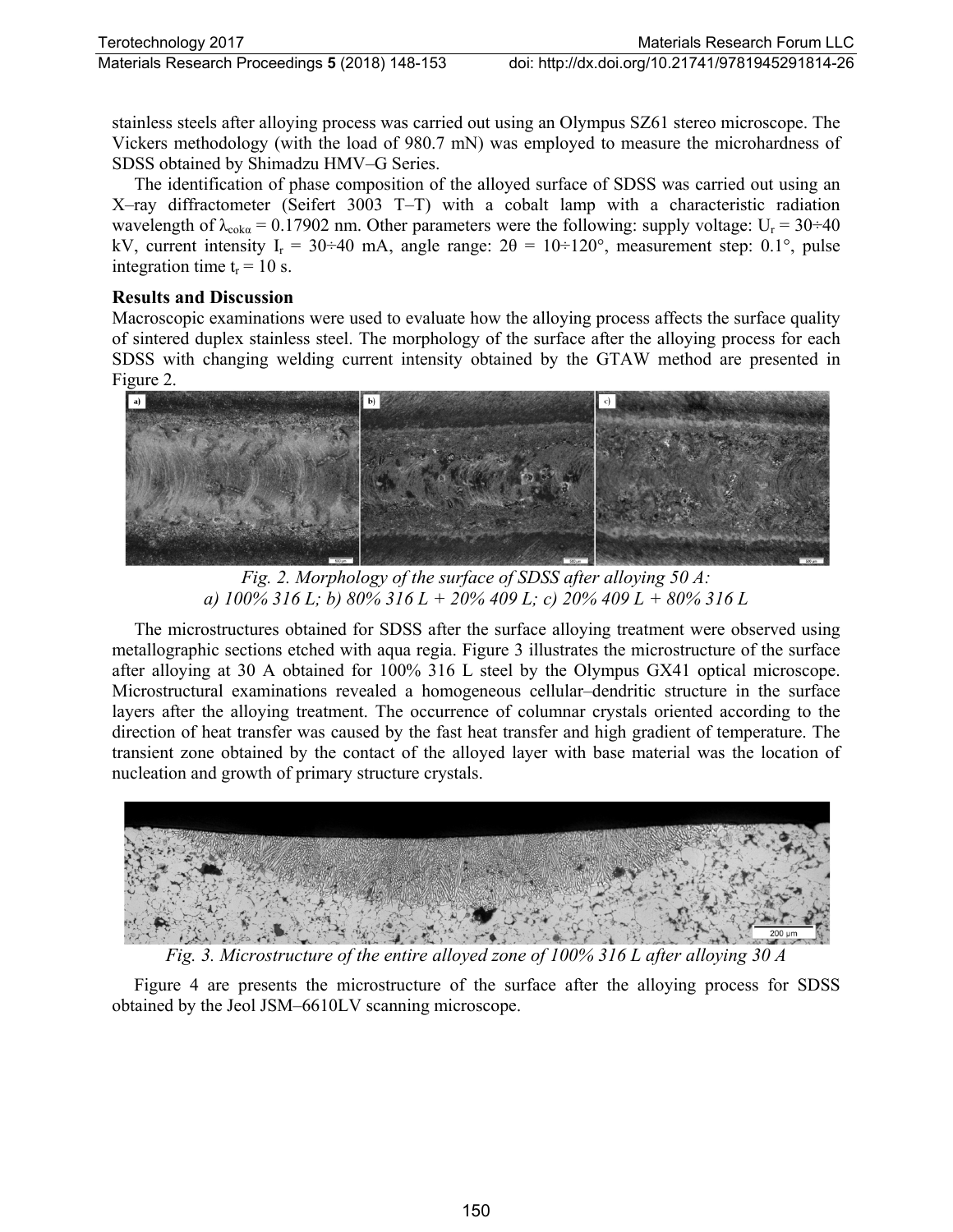



*Fig. 4. Microstructure of the surface of SDSS after alloying at current intensity of 40 A: a) 100% 316 L; b) 80% 316 L + 20% 409 L; c) 20% 409 L + 80% 316 L*

The analysis of chemical composition for each SDSS after the surface layer alloying treatment is presented in Table 3. The aim of the analysis was to compare areas obtained for SDSS after the surface alloying treatment, determination of the migration process of the alloying elements (Cr, Ni) during the crystallization process and determination of the degree of homogeneity of the chemical composition in the surface layers.

The examination of the surface layer alloying demonstrated migration of Cr and Ni during sintering caused by the diffusion process. The effect of diffusion was a creation of mutual diffusion areas between the ferritic and austenitic phases. The formation of the intermediate zone is a result of Ni diffusing to austenite, which leads to different phase transformations.

The remelting pathway for the alloying parameters was non–homogeneous in terms of chemical and phase compositions. Furthermore, the surface revealed oxide phases, likely to have been created at the stage of solidification of the alloyed mass. The oxide phases were confirmed by the investigation of the analysis of phase composition.

| <b>SDSSs</b>             | Element | Weight %      |                    |                 |  |
|--------------------------|---------|---------------|--------------------|-----------------|--|
|                          |         | Alloying zone | Heat affected zone | Native material |  |
| $100\%$ 316 L            | Cr      | 17.23         | 16.26              | 14.57           |  |
|                          | Fe      | 65.07         | 63.98              | 57.35           |  |
|                          | Ni      | 12.09         | 13.13              | 10.63           |  |
|                          | Cr      | 15.26         | 15.72              | 16.88           |  |
| $80\%$ 316 L + 20% 409 L | Fe      | 68.73         | 70.07              | 66.96           |  |
|                          | Ni      | 9.60          | 7.67               | 11.28           |  |
|                          | Cr      | 15.07         | 14.88              | 14.43           |  |
| $20\%$ 409 L + 80% 316 L | Fe      | 75.49         | 73.37              | 69.96           |  |
|                          | Ni      | 6.11          | 7.35               | 7.10            |  |

*Table 3. EDX–analysis of chemical composition of the surface in sintered duplex stainless steels after alloying at current intensity of 40 A*

Hardness measurements by the Vickers method were performed in order to evaluate mechanical properties. The results represent the mean of three measurements to the alloying zone, heat affected zone and native material obtained after alloying at current intensity of 40 A (see Table 4). The contribution of individual phases has a direct effect on mechanical properties of the whole sinter. The hardness results obtained in the study directly show improvement in strength properties after the surface alloying treatment.

X–ray phase analysis was conducted to identify the phase composition of the alloying surface layer. The results of the analysis are presented in Figure 6. The phase analysis for individual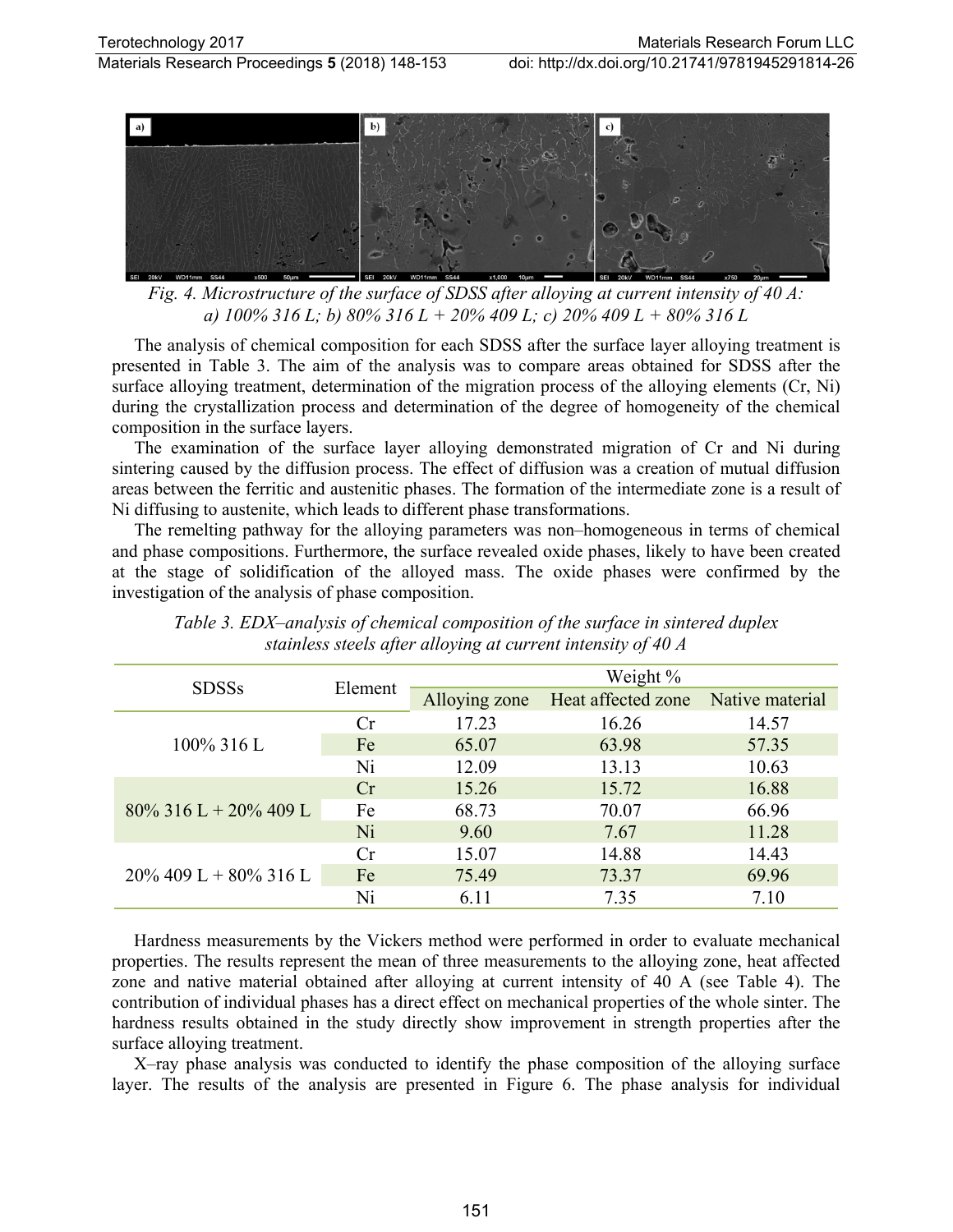specimens showed the austenitic and ferritic phases with the content proportional to the powders used.



*Table 4. Hardness of sintered stainless steel*

*Fig. 7. Diffractograms of the sintered stainless steels*

The phase composition analysis for individual specimens revealed the presence of the ferritic phase (cell parameters:  $a = b = c = 0.286$  nm,  $\alpha = \beta = \gamma = 90^{\circ}$ ) and the austenitic phase (cell parameters:  $a = b = c = 0.359$  nm,  $\alpha = \beta = \gamma = 90^{\circ}$ ), which crystallized in a cubic cell. Additionally, the analysis revealed the presence of iron oxides:  $Fe<sub>3</sub>O<sub>4</sub>$  phase crystallizes in a cubic cell (cell parameters:  $a = b = c = 0.840$  nm,  $\alpha = \beta = \gamma = 90^{\circ}$ ) and Fe<sub>2</sub>O<sub>3</sub> phase crystallizes in a cubic cell (cell parameters:  $a = b = c = 0.835$  nm,  $\alpha = \beta = \gamma = 90^{\circ}$ . The peak intensities obtained on the diffractogram depend on the amount of individual phases in sintered steels.

## **Conclusions**

The gas tungsten arc welding (GTAW) method proposed in the study represents an alternative solution compared to the laser technique. A modification of surface layers of SDSSs leads to an increase in mechanical properties of sintered steels and their wear resistance. The study shows that the increase in current intensity causes an increase in hardness, which leads to the increased wear resistance. Additionally, studies have shown that the wear resistance of SDSSs depends on the microstructure and hardness of the alloying surface layer. Consequently, this allows for a wider use of these materials, mainly in terms of their use in industry.

## **References**

[1] J. Capus, Powder metallurgy, Progress and the eco-friendly car, Met. Powder Rep. 66 (2011) 16– 18. https://doi.org/10.1016/S0026-0657(11)70058-3

[2] F. Martin, C. Garcia, Y. Blanco, M.L. Rodriguez-Mendez, Influence of sinter-cooling rate on the mechanical properties of powder metallurgy austenitic, ferritic, and duplex stainless steels sintered in vacuum, Mater. Sci. Eng., A 642 (2015) 360–365. https://doi.org/10.1016/j.msea.2015.06.097